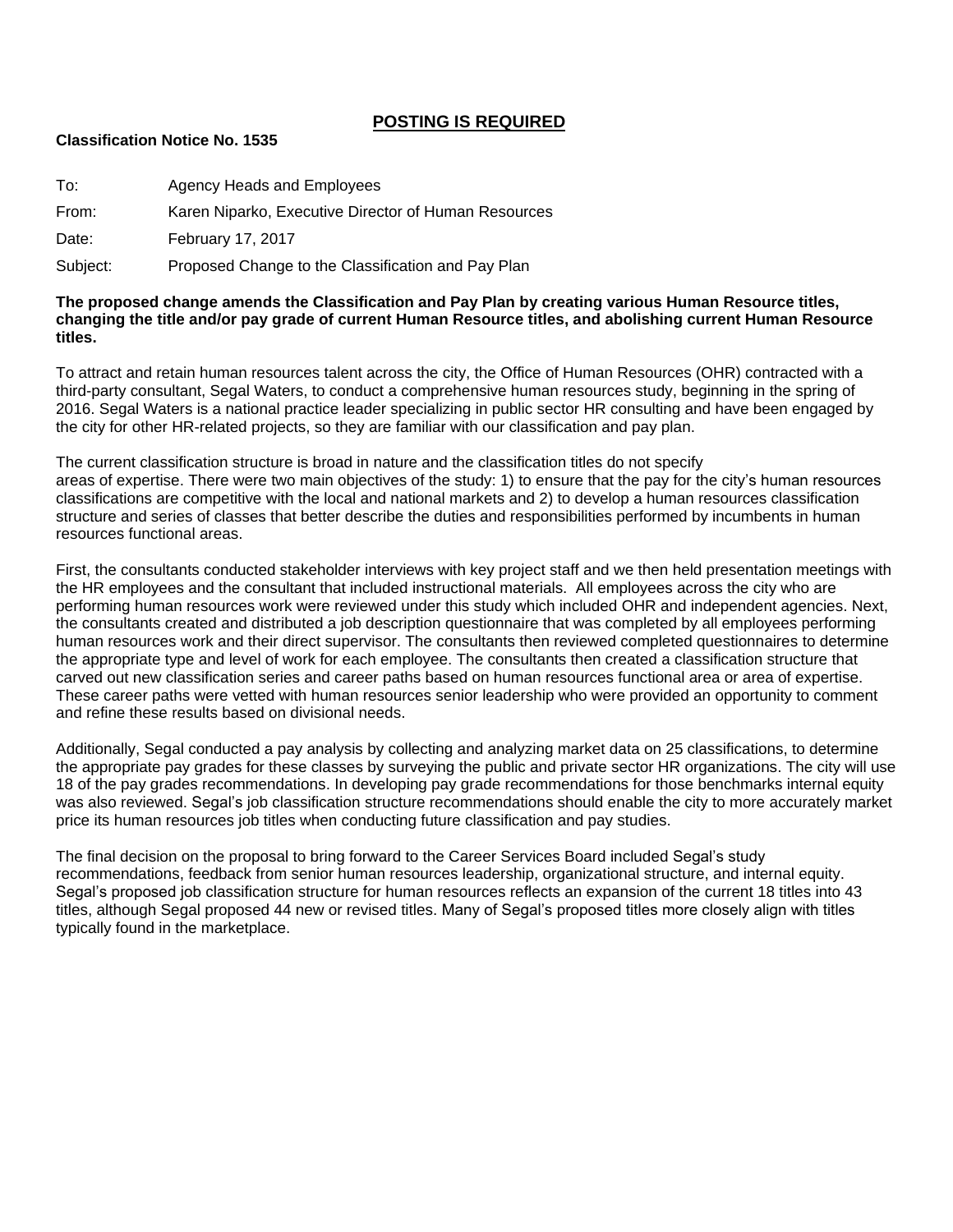## **New Classes\***

#### **Class Title Proposed Pay Grade** ADA Leave Coordinator **A-809** (\$55132-71671.5-88211) Associate Human Resources Business Partner  $A-807$  (\$48244-62717-77190) Associate Recruiter **A-807** (\$48244-62717-77190) Benefits Analyst A-807 (\$48244-62717-77190) Benefits and Wellness Director **A-817** (\$94022-122228.5-150435) Classification and Compensation Analyst A-809 (\$55132-71671.5-88211) Classification and Compensation Director <br>A-817 (\$94022-122228.5-150435) Deputy Director of the Office of Human Resources A-820 (\$114859-149316.5-183774) Employee Relations Specialist A-812 (\$67350-87555-107760) Equal Employment Opportunity Administrator A-813 (\$71997-93596-115195) Executive Director of the Office of Human Resources A-823 (\$140313-182407-224501) Human Resources Business Partner A-809 (\$55132-71671.5-88211) Human Resources Data Analyst **A-809** (\$55132-71671.5-88211) Human Resources Director **A-816 (\$87953-114339-140725)** Human Resources Service Center Supervisor <br>A-808 (\$51573-67045-82517) Human Resources Technology and Innovation Director A-817 (\$94022-122228.5-150435) Instructional Designer A-810 (\$58936-76617-94298) Lead Human Resources Technician A-616 (\$20.75-25.53-30.30) Learning and Development Administrator <br>A-811 (\$63003-81904-100805) Learning and Development Analyst A-807 (\$48244-62717-77190) Learning and Development Director **A-817** (\$94022-122228.5-150435) Leave Administration Coordinator **A-807 (\$48244-62717-77190)** Leave Administration Manager **A-813 (\$71997-93596-115195**) Onboarding Supervisor **A-812 (\$67350-87555-107760)** Organizational Development Specialist A-812 (\$67350-87555-107760) Recruiter **A-809 (\$55132-71671.5-88211)** Recruiting Manager **A-814 (\$76965-100054.5-123144**) Senior Benefits Analyst A-809 (\$55132-71671.5-88211) Senior Classification and Compensation Analyst <br>A-811 (\$63003-81904-100805) Senior Human Resources Business Partner <br>A-811 (\$63003-81904-100805) Senior Human Resources Data Analyst **A-811** (\$63003-81904-100805) Senior Instructional Designer **A-812** (\$67350-87555-107760) Senior Learning and Development Analyst **A-809** (\$55132-71671.5-88211) Senior Recruiter **A-811** (\$63003-81904-100805) Talent & Development Manager (2008) 4-814 (\$76965-100054.5-123144) Talent Acquisition Director **A-817 (\$94022-122228.5-150435)** Wellness Program Coordinator **A-807 (\$48244-62717-77190)**

\*As a result of the study, a number of incumbents in the above classifications resulted in pay grade adjustments.